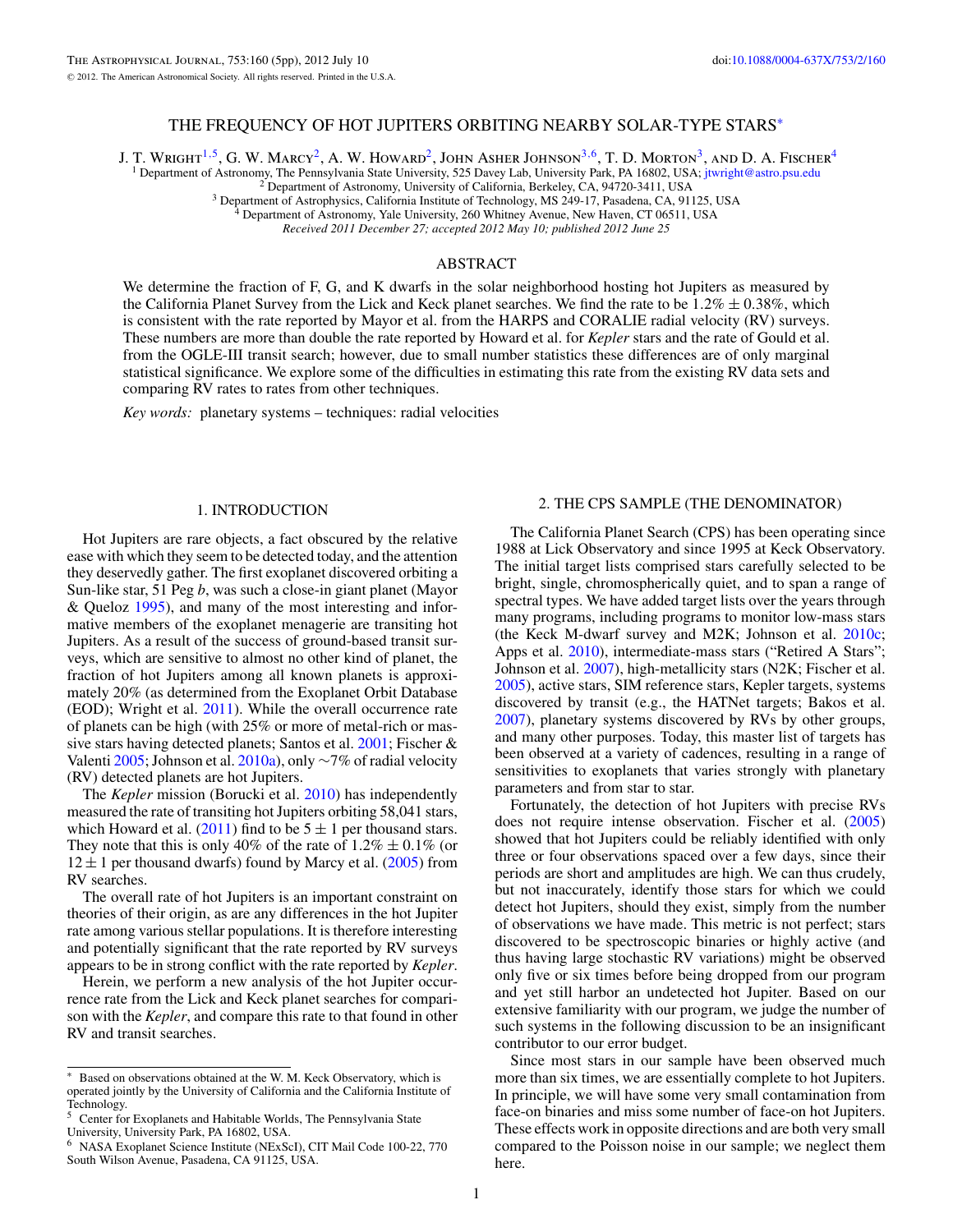**Table 1** Radial Velocity-detected Hot Jupiters

<span id="page-1-0"></span>

| Planet             | $M \sin i (M_{Jup})$ | $B-V$ | V     | P   | Distance           | First Reference <sup>a</sup>                   | Sampleb                       |
|--------------------|----------------------|-------|-------|-----|--------------------|------------------------------------------------|-------------------------------|
|                    |                      |       |       | (d) | (pc)               |                                                |                               |
| $\upsilon$ And $b$ | $0.669 \pm 0.026$    | 0.536 | 4.1   | 4.6 | $13.492 \pm 0.035$ | Butler et al. (1997)                           | In primary sample             |
| $\tau$ Boo b       | $4.12 \pm 0.15$      | 0.508 | 4.5   | 3.3 | $15.618 \pm 0.046$ | Butler et al. (1997)                           | In primary sample             |
| 51 Peg $b$         | $0.461 \pm 0.016$    | 0.666 | 5.45  | 4.2 | $15.608 \pm 0.093$ | Mayor & Queloz (1995)                          | Included in primary sample    |
| HD 217107 b        | $1.401 \pm 0.048$    | 0.744 | 6.17  | 7.1 | $19.86 \pm 0.15$   | Fischer et al. $(1999)$                        | In primary sample             |
| HD 185269 b        | $0.954 \pm 0.069$    | 0.606 | 6.67  | 6.8 | $50.3 \pm 1.4$     | Johnson et al. (2006a)                         | In primary sample             |
| HD 209458 b        | $0.689 \pm 0.024$    | 0.594 | 7.65  | 3.5 | $49.6 \pm 2.0$     | Henry et al. (2000); Charbonneau et al. (2000) | In primary sample             |
| HD 189733 b        | $1.140 \pm 0.056$    | 0.931 | 7.67  | 2.2 | $19.45 \pm 0.26$   | Bouchy et al. $(2005)$                         | Included in primary sample    |
| HD 187123 b        | $0.510 \pm 0.017$    | 0.661 | 7.83  | 3.1 | $48.3 \pm 1.2$     | Butler et al. (1998)                           | In primary sample             |
| HD 46375 b         | $0.2272 \pm 0.0091$  | 0.860 | 7.91  | 3.0 | $34.8 \pm 1.1$     | Marcy et al. $(2000)$                          | In primary sample             |
| HD 149143 b        | $1.328 \pm 0.078$    | 0.714 | 7.89  | 4.0 | $62.0 \pm 3.2$     | Fischer et al. (2006); da Silva et al. (2006)  | In primary sample             |
| HD 88133 b         | $0.299 \pm 0.027$    | 0.810 | 8.01  | 3.4 | $81.4 \pm 5.8$     | Fischer et al. $(2005)$                        | In expanded sample            |
| HD 102956 b        | $0.955 \pm 0.048$    | 0.971 | 8.02  | 6.5 | $126 \pm 13$       | Johnson et al. (2010b)                         | In expanded sample            |
| HD 109749 b        | $0.275 \pm 0.016$    | 0.680 | 8.08  | 5.2 | $56.3 \pm 4.0$     | Fischer et al. (2006)                          | In expanded sample            |
| HD 49674 b         | $0.1016 \pm 0.0082$  | 0.729 | 8.1   | 4.9 | $44.2 \pm 1.7$     | Butler et al. (2003)                           | In expanded sample            |
| HD 179949 b        | $0.902 \pm 0.033$    | 0.548 | 6.25  | 3.1 | $27.55 \pm 0.53$   | Tinney et al. $(2001)$                         | Excluded from primary sample  |
| HD 168746 b        | $0.245 \pm 0.017$    | 0.713 | 7.95  | 6.4 | $42.7 \pm 1.4$     | Pepe et al. (2002)                             | Excluded from primary sample  |
| HD 102195 b        | $0.453 \pm 0.021$    | 0.835 | 8.07  | 4.1 | $29.64 \pm 0.73$   | Ge et al. (2006)                               | Excluded from expanded sample |
| HD 73256 b         | $1.869 \pm 0.083$    | 0.782 | 8.08  | 5.2 | $37.76 \pm 0.91$   | Udry et al. (2003)                             | Excluded from expanded sample |
| HD 149026 $b$      | $0.360 \pm 0.016$    | 0.611 | 8.16  | 2.9 | $79.4 \pm 4.4$     | Sato et al. (2005)                             | Outside sample                |
| HD 68988 b         | $1.80 \pm 0.10$      | 0.652 | 8.2   | 6.3 | $54.5 \pm 2.3$     | Vogt et al. (2002)                             | Outside sample                |
| HD 83443 b         | $0.396 \pm 0.018$    | 0.811 | 8.23  | 3.0 | $41.2 \pm 1.2$     | Butler et al. $(2002)$                         | Outside sample                |
| HIP 14810 b        | $3.87 \pm 0.13$      | 0.777 | 8.52  | 6.7 | $53.4 \pm 3.6$     | Butler et al. (2006); Wright et al. (2009)     | Outside sample                |
| HD 86081 b         | $1.496 \pm 0.050$    | 0.664 | 8.73  | 2.1 | $95.3 \pm 9.0$     | Johnson et al. (2006b)                         | Outside sample                |
| BD-103166b         | $0.430 \pm 0.017$    | 0.903 | 10.08 | 3.5 | $80.0 \pm 8.0$     | Butler et al. $(2000)$                         | Outside sample                |

### **Notes.**

<sup>a</sup> First refereed source of orbital elements; taken from the Exoplanet Orbit Database (Wright et al. [2011\)](#page-4-0).

<sup>b</sup> See the text for more specific sample definitions.

We cannot construct a target list that is perfectly statistically matched to the *Kepler* targets, not least because those targets have not been perfectly characterized; the Kepler Input Catalog provided crude temperatures and luminosity classes but is not, and was never intended to be, a precise tool (Brown et al. [2011\)](#page-4-0). Nonetheless, we can make a somewhat clean comparison to the *Kepler* sample by mimicking certain aspects of that survey.

We have first performed a magnitude cut at *V <* 8 (we use magnitudes from *Hipparcos* (Perryman & ESA [1997\)](#page-4-0) throughout this work). This cut removes all stars added to our target list as part of follow-up to transit search programs (the brightest transit-discovered planet, WASP-33, has  $V = 8.3$ (Christian et al. [2006\)](#page-4-0)). This magnitude cut is near our completeness limit for predominantly old, cool, and single dwarf and subgiant stars easily accessible from Lick and Keck Observatories. This also generates a Malmquist bias (Malmquist [1920\)](#page-4-0) that favors evolved and metal-rich stars at any given color. We discuss the degree to which this bias also exists in the other samples we consider in Section [5.](#page-2-0)

In order to make a fair comparison with other works, we perform a color cut at  $B - V < 1.2$  to exclude very cool stars, which are not well represented in the *Kepler* or CORALIE samples (though the Gould et al. [2006](#page-4-0) result does include these lower-mass stars). We note that the giant planet frequency around M dwarfs appears to be lower than that of FGK stars (Johnson et al. [2010a;](#page-4-0) Bonfils et al. [2011\)](#page-4-0), and so it is appropriate to exclude them here.

Finally, we perform an evolution cut, including only dwarf and subgiant stars (those whose height is above the main sequence  $\Delta M_V < 2.5$  mag, using the main-sequence fit of Wright [2005\)](#page-4-0).

Of the remaining stars on our target list, 836 have a number of observations at any one telescope  $N_{obs} \geq 5$ . Four observations should be sufficient, in principle, to detect a hot Jupiter; we explore the sensitivity of our results to  $N_{obs}$  below.

# 3. THE HOT JUPITERS (THE NUMERATOR)

We use the EOD at <http://exoplanets.org> (Wright et al. [2011\)](#page-4-0) to determine the number of planets in our sample. The EOD contains only planets with well-determined orbits described in peer-reviewed journals. We define a planet as being a hot Jupiter in our sample if it orbits one of the stars in our denominator (Section [2\)](#page-0-0), the EOD lists it, and it has *P <* 10 d and *M* sin  $i > 0.1 M_{Jup}$ . We list all planets meeting these criteria in Table 1.

Because *Kepler* measures planetary radius, and not mass, a perfect comparison of the samples is not possible until all of the *Kepler* planets have masses measured through RV or other studies. We have chosen 0.1  $M_{Jup}$  as a lower mass limit for "hot Jupiter" to most closely match the Cumming et al. [\(2008\)](#page-4-0) analysis, and because the term "hot Jupiter" has traditionally referred to such massive planets, and not to presumed "ice giants" with  $M < 0.1$   $M_{\text{Jup}}$ .

This mass limit corresponds to a radius limit of  $8 R_{\oplus}$  as adopted by Howard et al. [\(2011\)](#page-4-0) for densities of 1.4 g  $cc^{-1}$ , typical of gas giants with small rocky cores. Clearly, it is impossible to associate a given mass limit with a precise radius limit, as the densities of such planets range from 0.1 to  $1.4 \text{ g cc}^{-1}$ . But lower densities imply larger radii, and so all such planets will be included in the Howard et al. [\(2011\)](#page-4-0) sample of hot Jupiters from *Kepler*.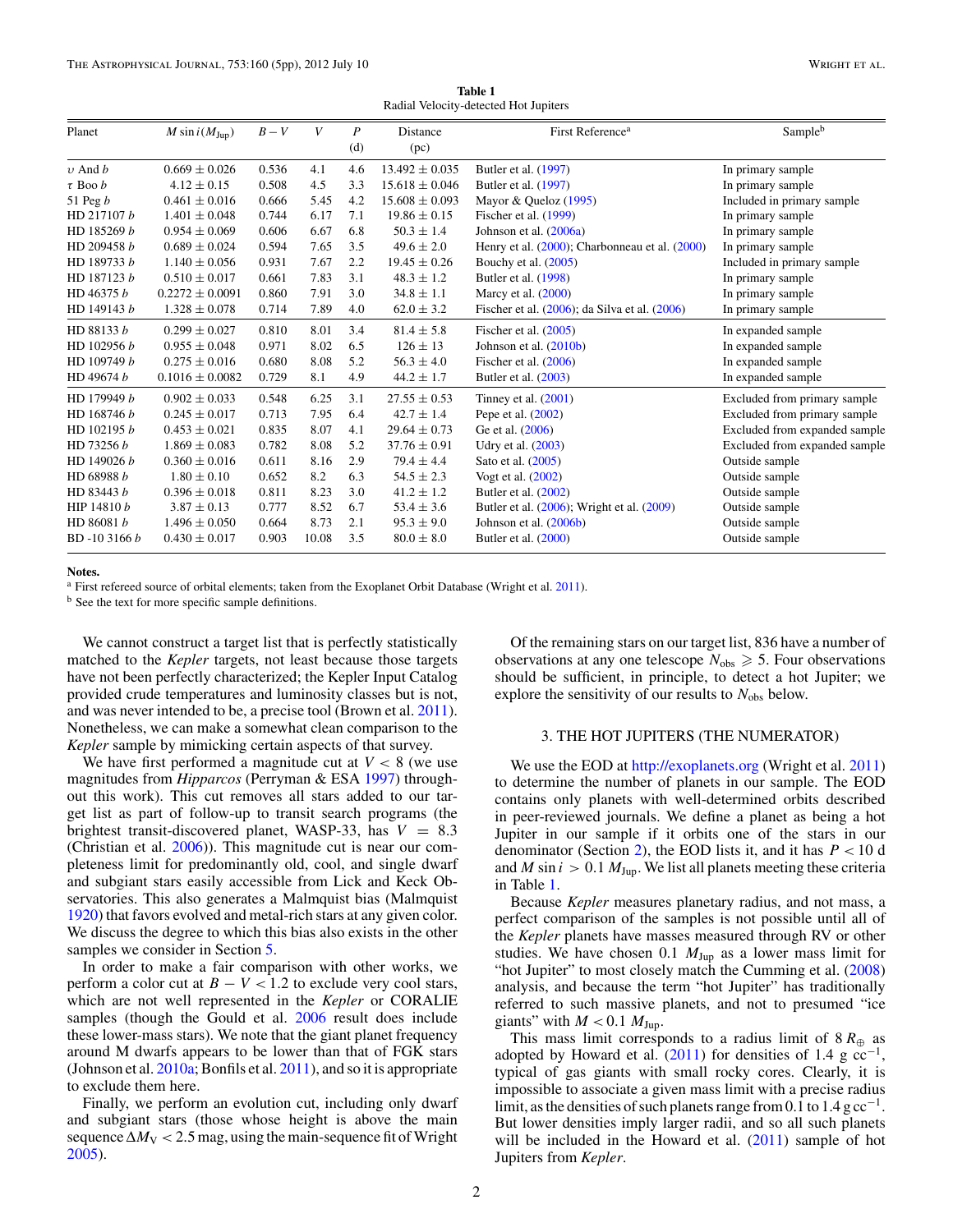**Table 2** Hot Jupiter Rate from Previous Works

<span id="page-2-0"></span>

| Work                                          | Rate (per thousand)              | Sample                                                                         |  |
|-----------------------------------------------|----------------------------------|--------------------------------------------------------------------------------|--|
| Gould et al. (2006)<br>Howard et al. $(2011)$ | $3.1^{+4.3}_{-1.8}$<br>$5 \pm 1$ | OGLE-III Transits (90% confidence limits, $P < 5$ d)<br><b>Kepler Transits</b> |  |
| Marcy et al. $(2005)$                         | $12 \pm 1$                       | Keck, Lick, and AAT RVs                                                        |  |
| Cumming et al. $(2008)$                       | $15 \pm 6$                       | Keck RVs (entire target list)                                                  |  |
| Mayor et al. $(2011)$                         | $8.9 \pm 3.6$                    | <b>HARPS and CORALIE RVs</b>                                                   |  |
| This work                                     | $12.0 \pm 3.8$                   | Keck and Lick RVs                                                              |  |

To get a sense of how our sample limits affect our statistics, we have divided hot Jupiter hosts into two samples. Stars in our primary sample satisfy our stellar cuts and were in our Keck and Lick samples before the discovery of planets orbiting them. They unambiguously represent hot Jupiters detected in our sample.

Two special cases are 51 Peg and HD 189733. While 51 Peg was not in our original Lick target list, the star is sufficiently bright that it would certainly have eventually been included in the Lick and Keck planet searches, even if its planet had not been discovered by Mayor & Queloz. Similarly, while HD 189733 was not first announced by our team, we were following the target and had detected the planet when Bouchy et al. [\(2005\)](#page-4-0) announced it. It would be thus inappropriate to ignore these planets from our statistics, and so we include them in our primary sample.

Stars in our expanded sample are those just beyond our cutoff, extending into  $8.0 < V \le 8.1$  and  $1.2 < B - V < 1.25$ . The number of stars in our sample that we would have under this expanded definition is  $N_{\text{obs}} \geq \{4, 5, 6\} = \{965, 906, 843\}.$ There are five extended sample hot Jupiters in Table [1.](#page-1-0)

For completeness, we also include in Table [1](#page-1-0) the hot Jupiters orbiting stars that lie outside our sample's various cuts, or that we excluded because their hosts were added to our target list only after a planet was discovered by another team.

## 4. THE FREQUENCY OF HOT JUPITERS (THE RATIO)

We choose to use only primary sample stars with five or more measurements for our analysis, yielding a hot Jupiter frequency of  $10/836$  or  $12.0 \pm 3.8$  per thousand stars.<sup>7</sup>

Our sample cutoffs in color, evolutionary state, and magnitude were chosen to be round numbers. The inclusion of the 906 stars with  $N_{\text{obs}} \geqslant 5$  from the extended sample (and their planets) gives a sense of how sensitive our numbers are to these limits. Our expanded sample then includes four additional planets, and the implied rate in our expanded sample is thus  $15.5 \pm 4.1$  per thousand. We note that HD 109749 and HD 88133 were added to our sample as part of the N2K program, which targeted metal-rich (and thus planet-rich) stars, and HD 102956 was added as part of the "Retired A Stars" program which, in retrospect, similarly targets planet-rich stars, though they may lack many hot Jupiters. This expanded sample, which shows an additional 3.5 hot Jupiters per thousand stars, is thus probably not representative of field FGK dwarfs, which explains its slightly higher hot Jupiter detection fraction.

Finally, we can vary the minimum number of observations we require of a star in order for our RV survey to be sensitive to hot Jupiters. The number of stars in our sample is  $\{890, 836, 785\}$  for  $N_{\text{obs}} \geq \{4, 5, 6\}$ , implying a hot Jupiter rate of {11*.*2*,* 12*.*0*,* 12*.*7} for these values. From the spread in these

values we estimate a systematic error of ∼0*.*7 per thousand stars from this consideration.

We thus estimate that the true rate of hot Jupiter detections around FGK dwarfs and subgiants in our sample is  $1.20\% \pm$ 0*.*38%, with some small, additional contribution of systematic error of order 0.07% from our choices for  $N_{\text{obs}}$ , and some potentially larger systematic error stemming from our sample cuts. Certainly this rate could be more robustly determined, but we note that the random Poisson errors here are at least as large as these systematic errors, and so the latter probably do not warrant significant further refinement.

# 5. COMPARISON WITH EARLIER RESULTS AND OTHER SURVEYS

We summarize the hot Jupiter rates implied by various surveys and published analyses in Table 2, and describe them in more detail below.

#### *5.1. Transit Surveys*

Transit surveys are not, of course, complete to hot Jupiters because they require edge-on geometry, but the assumption of isotropy of the ensemble of orbital planes makes the calculation a true hot Jupiter rate straightforward (but hardly trivial, see, e.g., Gaudi et al. [2005\)](#page-4-0). The most thorough calculations of the transit-survey hot Jupiter rate are those from OGLE-III and *Kepler*.

Both surveys may probe a significantly different population than the RV surveys. For instance, based on stellar population models of the Milky Way, Gould et al. [\(2006\)](#page-4-0) calculate that the magnitude limits imposed in transit surveys may produce a sample with a significantly different metallicity distribution than would be seen in an RV survey of nearby stars. They estimate that, compared to the true metallicity distribution in the Galaxy, RV survey samples will be overrepresented by 20% for every 0.1 dex in [Fe*/*H] from the Malmquist bias if magnitude cuts are made in discrete bins of  $B - V$ . They predict that the OGLE-III sample should exhibit a similar but smaller overrepresentation of metal-rich stars of 2% per dex in [Fe*/*H]. If this is correct, then transit surveys like OGLE and *Kepler* probe a lower-metallicity population, on average, than RV surveys.

# *5.1.1. OGLE-III*

Gould et al. [\(2006\)](#page-4-0) reported the hot Jupiter rate implied by the OGLE-III transit survey to be  $3.1^{+4.3}_{-1.8}$  (90% confidence limits) hot Jupiters per thousand stars. In this study, a "hot Jupiter" was any detection with  $P = 3-5$  d. OGLE surveyed 52,000 stars toward the Galactic center and 103,000 stars toward Carina, with sensitivity to planets down to  $\sim$ 1  $R_{\text{Jup}}$ , and rapidly decreasing sensitivity below this level. Like in our analysis, Gould et al. [\(2006\)](#page-4-0) restricted their calculation to main-sequence stars, but with a cutoff of  $V < 17.5$  mag (while many subgiants and giants

Our analysis is simplified by the fact that there are no systems in our sample with *multiple* hot Jupiters.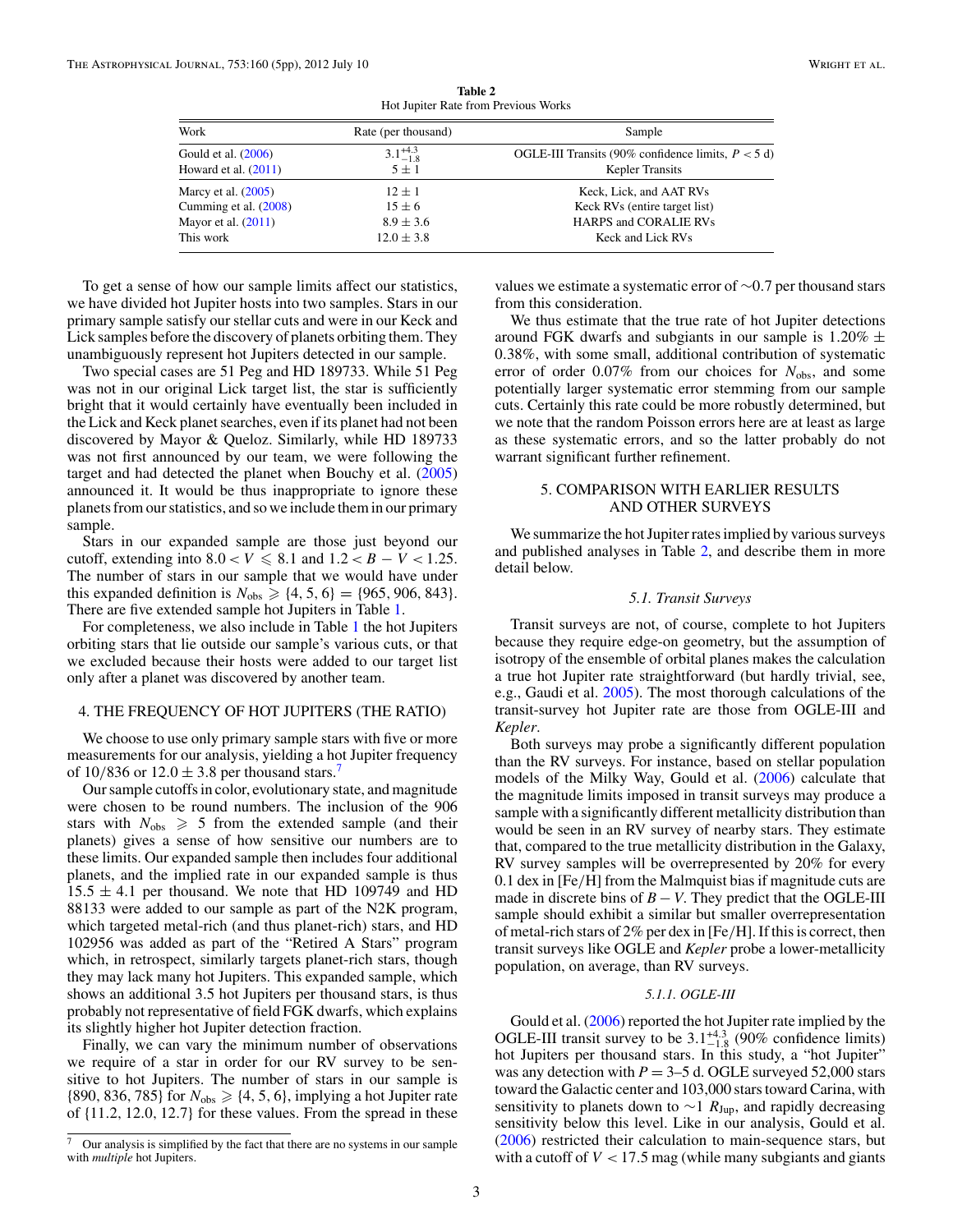were observed in the survey, the larger radii of these stars make planet detection around them impossible and so they were not considered). If we calculate our hot Jupiter rate using a similar cutoff of *P <* 5 d, we find a rate of 9.6 per thousand, still over three times the OGLE rate.

### *5.1.2. Kepler*

Howard et al. [\(2011\)](#page-4-0) reported that the occurrence rate from *Kepler* is based on an analysis of 58,041 GK dwarfs in the larger 156,000 *Kepler* sample. They find the frequency of giant ( $R_P =$ 8–32  $R_{\oplus}$ ) planets with periods  $P < 10$  d to be  $4 \pm 1$  per thousand stars of magnitude  $K_p < 15$ , and  $5 \pm 1$  per thousand stars with  $K_p < 16$ .

The *Kepler* field is centered at  $b = +13^\circ, 3$ , so the distant stars it probes (sitting several hundreds of parsecs from Earth) will have significant heights above the galactic plane, potentially distinguishing that population from that in the RV surveys by age and, possibly, metallicity.

# *5.2. Radial Velocity Surveys*

The RV surveys described here can be roughly divided into two broad collaborations, each encompassing multiple programs and teams: efforts by members of the Keck, Lick, and Anglo-Australian Planet Searches, and the European*/*Geneva efforts with the ELODIE, CORALIE, SOPHIE, and HARPS spectrographs. The target lists of these searches have some overlap (since they target the brightest stars) but their methodologies and analysis procedures are independent. We describe the most important three prior measurements of the hot Jupiter rate around nearby dwarfs here.

#### *5.2.1. Marcy et al. [\(2005\)](#page-4-0)*

The overall rate of hot Jupiters among FGK dwarfs surveyed by RV was estimated by Marcy et al.  $(2005)$  to be  $1.2\% \pm 0.1\%$  $(12 \pm 1)$  per thousand). This study analyzed 1330 stars from the Lick, Keck, and Anglo-Australian Planet Searches, and counted the number of detections of planets of any minimum mass with semimajor axis *a <* 0*.*1 AU. The Marcy et al. study is thus similar to our analysis here in that it employs a similar sample of stars and RVs, but has some methodological differences.

Marcy et al. used a well-defined initial sample, but the planets included had no specified cutoff at *M* sin  $i > 0.1$  *M*<sub>Jup</sub>, and so included a small number of planets with significantly lower masses than those considered here (and presumably significantly smaller than the 8  $R_{\oplus}$  cutoff used by Howard et al. [2011\)](#page-4-0). Marcy et al. also included the Anglo-Australian Telescope (AAT) planet search, where we do not. Despite those differences, we find an identical result in our analysis, but with more conservative uncertainties.

## *5.2.2. Cumming et al. [\(2008\)](#page-4-0)*

Cumming et al. [\(2008\)](#page-4-0) performed a careful analysis of the detectability of target stars in the Keck planet search to determine the distribution of planets in the minimum-massperiod plane, and found that  $15 \pm 6$  stars in a thousand harbor a planet with *M* sin  $i > 0.3$   $M_{Jup}$  and  $P < 11.5$  d, and  $20 \pm 7$ stars in a thousand for planets with *M* sin  $i > 0.1$   $M_{Jup}$ .

Cumming et al., however, made no attempt to distinguish among stars added blindly and stars added because they were more likely to have planets (metal-rich stars), or specifically because they had some property not representative of the *Kepler* field (i.e., subgiants), or even because they were already known

to have planets. In other words, Cumming et al. determined the hot Jupiter frequency in the Keck sample, but that sample is clearly enriched with respect to the field, which explains their higher hot Jupiter rate. We have avoided these effects without various sample cuts (see Sections [2](#page-0-0) and [3\)](#page-1-0).

### *5.2.3. Mayor et al. [\(2011\)](#page-4-0)*

Most recently, Mayor et al. [\(2011\)](#page-4-0) used the HARPS and CORALIE RV planet survey to estimate the hot Jupiter occurrence rate as a function of minimum mass and period in their sample of dwarf stars. Their occurrence rate for planets with *M* sin  $i > 50$  *M*<sub> $\oplus$ </sub> and  $P < 11$  d is 8.9  $\pm$  3.6 per thousand stars, which is consistent with both *Kepler* and the Marcy et al. results. The different minimum *M* sin *i* and maximum period used between the studies of Marcy et al. and Mayor et al. is not significant here because there is only one planet in the EOD with 30 *M*<sup>⊕</sup> *< M* sin *i <* 50 *M*<sup>⊕</sup> and *P <* 10 d (HD 49674*b*) and only one with both  $10d < P < 11$  d and  $V < 8$ , and neither host star is in our primary sample. Our statistics would thus be identical if we had adopted the cutoffs of Mayor et al. instead of emulating those of Howard et al.

### 6. DISCUSSION AND CONCLUSION

The analysis presented here fairly represents, within the Poisson noise, the true hot Jupiter frequency among old FGK dwarfs in the solar neighborhood. We note that our result is not enhanced by high-metallicity stars from the N2K sample, since most of those stars are fainter than those in our primary sample, and especially since only one of our primary sample planets was discovered by that survey (HD 149143).

We decline here to attempt a more rigorous comparison of the Keck and Lick stellar sample, with its heterogeneous selection effects and sensitivities, to the *Kepler* sample. *Kepler*, as noted above, doubtless probes a different stellar population than ours, since those stars were selected from different criteria, lie at a different Galactocentric radius and Galactic height, and so have a different distribution of ages, evolutionary states, binary fractions, and dynamical histories. We also note that our binary star rejection predominantly rejects binaries with separations  $\langle 2''$  due to concerns of spectral contamination at the slit. Transit surveys will typically have no such rejection criterion, though they may have a more difficult validation or confirmation procedure for binary stars.

Nonetheless, it is interesting to note that there is some indication that the RV surveys, which probe the solar neighborhood, are consistently finding a hot Jupiter rate at least twice that seen with the transit surveys. Given the differences in the stellar populations of these surveys, this is perhaps not surprising.

The most salient difference between the samples may be metallicity. If the difference in metallicity bias between the RV and transit samples is as severe as Gould et al. [\(2006\)](#page-4-0) estimate, then the difference in the hot Jupiter rate may simply reflect the difference in giant planet occurrence rate among high- and low-metallicity stars. We point out that the Gould et al. [\(2006\)](#page-4-0) estimate is based on stellar population models of the Milky Way, and not on a comparison of metallicity measurements between transit and RV samples. The stars in the RV samples are generally well known and well characterized because the stars are known to be single, generally have good parallaxes, and have metallicities measured from spectra and color-absolute magnitude information. A thorough spectroscopic metallicity analysis of a statistically appropriate sample of *Kepler* targets should